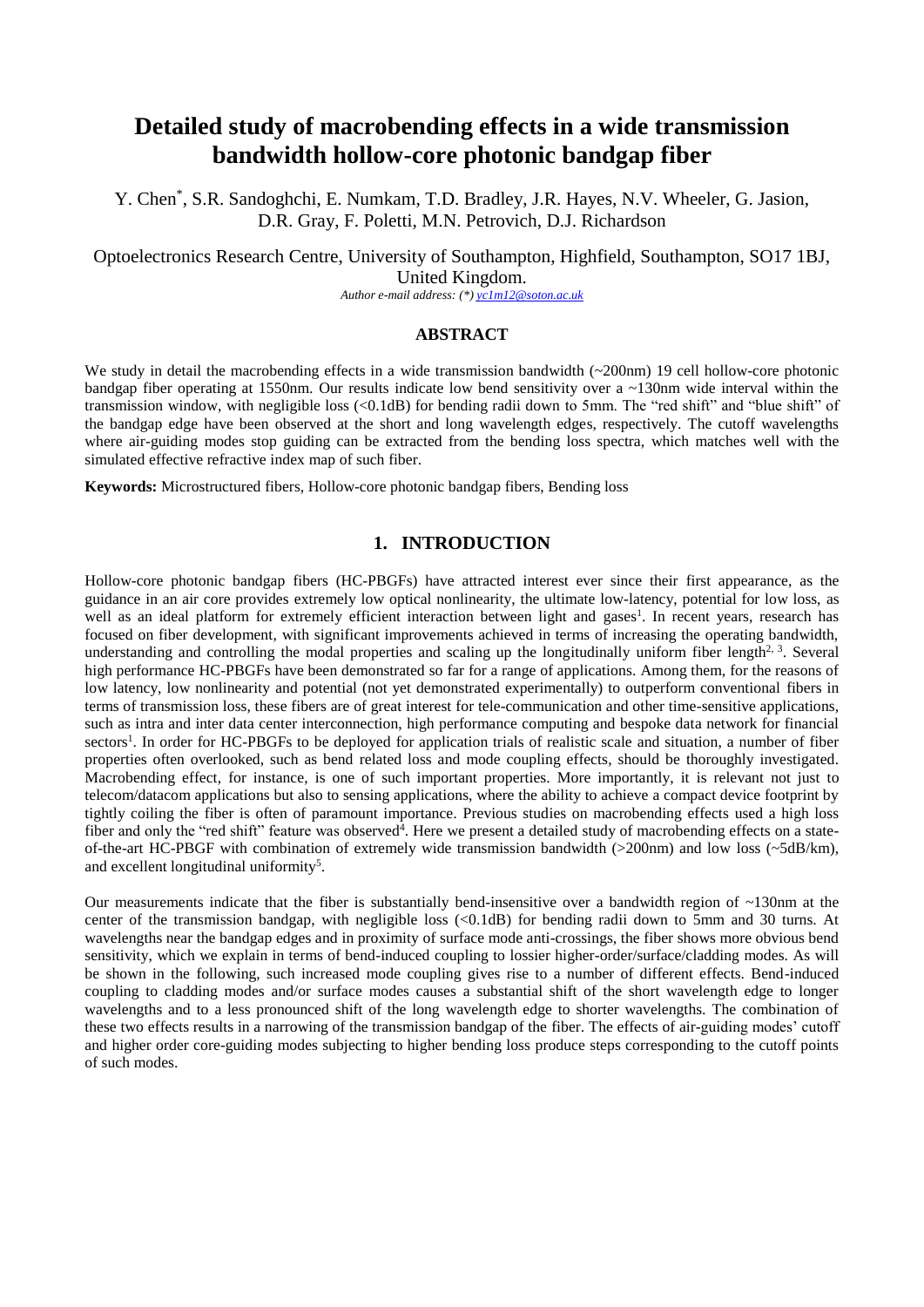## **2. DESCRIPTION OF HC-PBGF UNDER TEST**

The HC-PBGF utilized in this study was described in an earlier work<sup>5</sup>. This fiber has a 19 cell core and 5½ rings of cladding holes. It has a ~153µm outer diameter, ~30µm core diameter, 6.2µm hole-to-hole spacing (Λ), a relative hole size ( $d/\Lambda$ ) of ~0.99 and average cladding strut thickness of just ~50nm. The mode field diameter of this fiber at 1550nm is estimated to be  $\sim$ 22 µm. This means that the core diameter (hence the corresponding mode field diameter) of this fiber almost double the size reported in an earlier study by Hansen et al<sup>4</sup>. A Scanning Electron Microscope (SEM) image of the fiber is shown in Fig. 1(a). The spectral loss of the fiber, determined via a cutback measurement, is shown in Fig. 2 (b). The lowest loss value is around 5.2 dB/km at 1560nm. It is worth noting that this fiber has a very flat loss spectrum and a 3dB bandwidth (wavelength interval over which the loss is less than twice the minimum loss) exceeding 200nm (this was determined by another cutback measurement on a short section of this long fiber where the measurement was not limited by source power and Optical Spectrum Analyzer (OSA) dynamic range). Outside the low loss region, the fiber shows transmission with higher loss from ~1225 to 1725nm, with two broad loss peaks due to groups of surface modes at around 1350 and 1425nm; these can be easily identified in the spectral transmission recorded in "loose" condition shown in Fig 2(a). In order to assess the longitudinal uniformity of this fiber, a novel side scattering measurement was carried out for the whole fiber length<sup>6</sup>. The result is shown in Fig 3 (c), in which a flat slope corresponding to ~5dB/km loss is observed and only minor deviations and very small scattering events, demonstrating that the fiber structure is highly uniform along the full length.

For the present study we used samples taken from this 11km long fiber. The various measurements carried out and described in the following section used approximately 60m of the fiber. By virtue of the excellent longitudinal uniformity of the fiber, we are confident that the results obtained reliably describe the properties along the full length.



Fig. 1: (a) SEM of the HC-PBGF; (b) the cutback loss measurement results, while noise peaks in both edges of the loss curve were due to limited source power and OSA dynamic range. A more than 200nm 3dB bandwidth was determined by anther cutback measurement in a short section of the fiber; (c) side scattering results demonstrating its longitudinal uniformity along the whole fiber length. The blue and green traces represent measurements obtained when launching from opposite directions of the whole 11km span. The green one is plotted reversed for graphic purposes.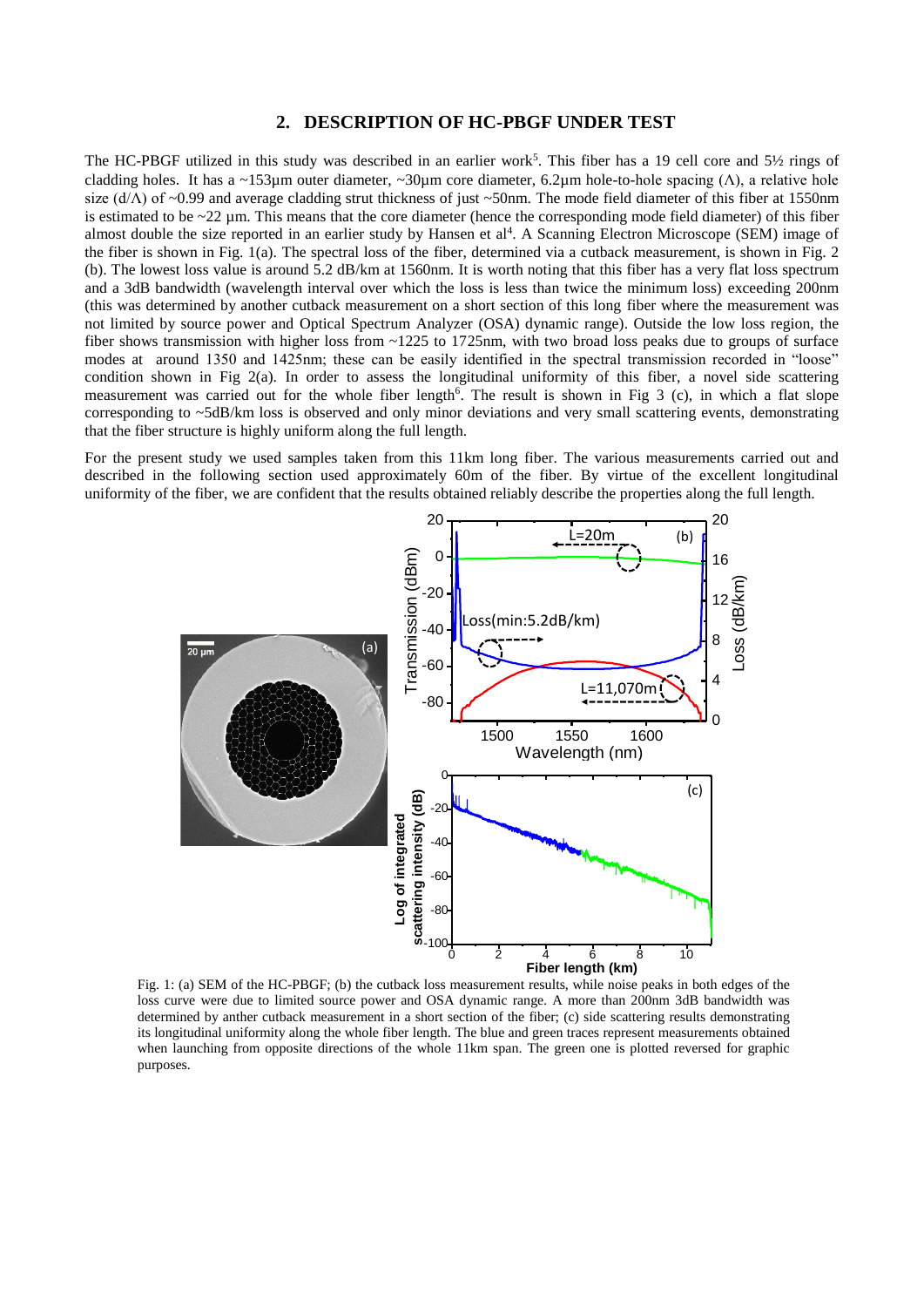## **3. BENDING LOSS OF THE HC-PBGF**

The bending loss was measured by using a white light source (Bentham WLS100) and optical spectral analyzer (Ando AQ6315). A large mode area fiber was utilized for optimum input coupling into the HC-PBGF. From previous observations, this approach ensures efficient and selective coupling to the fundamental mode of the HC-PBGF, although lower intensity higher-order modes inevitably exist. For all measurements, we then chose to fine tune the input coupling so as to maximize the overall output power; input launch conditions are thus consistent for all the measurements. Particular care was taken to ensure that the source intensity and coupling condition were stable during all the measurements.



Fig. 2: Fiber transmission spectra (a) and bend loss spectra (b) for 10 turns of decreasing bend radii; sample length used for the experiment is 60m. Transmission (c) and bend loss (d) measured for a fixed bend radius value of 5mm and gradually increasing the number of turns.

Bending loss was measured in two ways. Firstly, we imposed a fixed number of 10 turns but with different radii (40mm, 20mm, 15mm, 10mm, and 5mm). The corresponding transmission spectra were recorded and compared to the transmission spectrum of the fiber in a "loose" or "unbent" condition (the fiber was loosely coiled with a diameter of  $\sim$ 32cm). The results are shown in Fig 2(a) and 2(b) and highlight a monotonic increase of the bend loss as the bend radius is reduced. We then fixed the bend radius to the smallest value measured in the previous series, i.e. 5mm, and increased the number of turns (i.e. the length of fiber bent) gradually from a single turn to a maximum of 30 turns. The transmission spectra were recorded and again compared to the unbent spectral transmission - the results are shown in Fig.  $2(c)$  and  $2(d)$ .

The effect of bending on this fiber can be divided broadly into two regimes: over the first region, which coincides with a substantial portion of the lowest loss transmission window of the fiber, the fiber loss is negligibly affected by bending – we term this the bend insensitive region; outside the bend insensitive region, i.e. close to the bandgap edges and to the surface modes anti-crossing points, the loss is increased through bending. This is the bend sensitive region.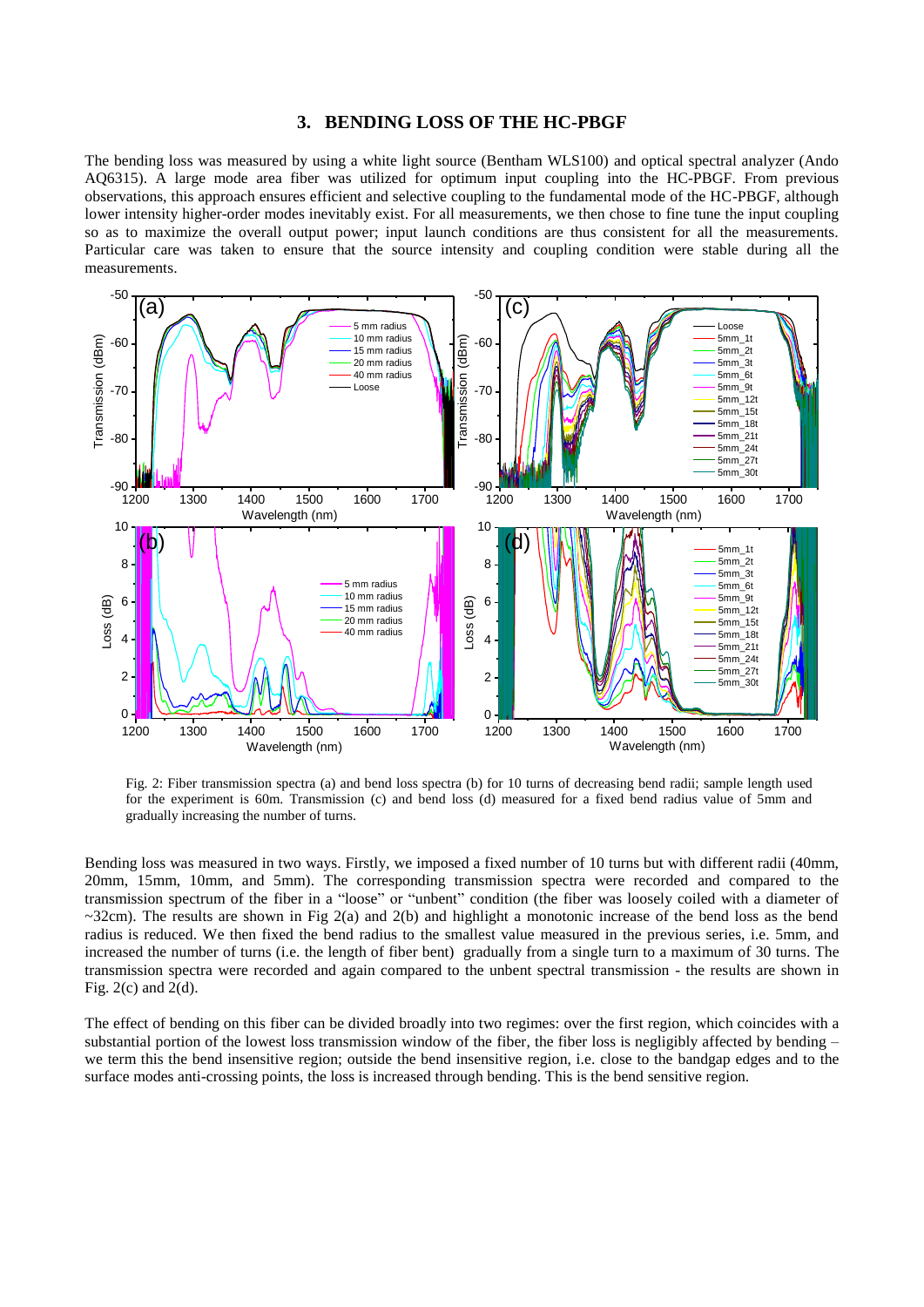We first focus on the bend insensitive region. As shown in Fig. 2, even in the most extreme condition (5mm diameter, 30) turns), there is negligible bend loss (<0.1dB) for wavelengths between 1550nm and 1680nm in this fiber. These bendresistant region coincides with the low loss region of the fiber, which is obvious by comparing to the loss measurement shown in Fig 1(b). If consider the large mode field diameter  $(\sim 22 \text{ µm})$  of the fiber, this level of bend-resistance is even remarkable, which is much superior to that of a standard single mode fiber under similar bending conditions.

We then studied the bending sensitive region in detail. We observed that bending caused a "red" shift of the short wavelength bandgap edge to longer wavelengths, which is similar to what was reported by Hansen et  $al<sup>4</sup>$ . By comparing the curves for "unbent" and 5mm bend radius in Fig 2(a) such shift – in this case approaching  $\sim$ 50nm, is very obvious. By comparison the long wavelength edge appears to be more robust, though a weaker "blue" shift (i.e. to short wavelength) is also observed. The net effect of the edge shifts is a reduction of the transmission bandgap, though the region of lowest loss in our fiber is relatively unaffected. The effect can be explained with an increased coupling from the fundamental air guided mode to cladding modes as the fiber is subject to increasingly tighter bends. A similar behavior to what described here has been observed in an all-solid photonic bandgap fiber<sup>7</sup>. We suggest that the underling physics should be the same in both fibers despite obvious structural differences. Unsurprisingly, the region where surfaces modes are located are also affected by bending. An important feature of the transmission of the bent fiber and also shown in the bend loss curves is the presence of distinctive loss steps located at wavelengths from the low loss region (~1550nm) to the surface mode anti-crossing peak at ~1425nm. At least three different steps can be identified: 1450-1480, 1480-1510 and 1510-1540nm. These loss steps can be found in other spectral regions, although they are relatively less obvious compare to those between 1425nm and 1550nm.

In order to understand these loss plateaus, a high fidelity reproduction of the fiber cross-section from its SEM image was input into a finite element solver and its modal properties were simulated<sup>8</sup>. The map showing the effective refractive indices for the closet 40 modes to the air line (including the first 5 core-guided LP mode groups as highlighted) are shown in Fig. 3(b). It can be observed that both the position and width of the photonic bandgap obtained by simulation agree very well with the experiment results in the unbent regime, which can be seen by comparing Fig  $3(b)$  to Fig  $2(a)$ or Fig 2 (c). In particular, our model is capable of predicting very accurately the position of the surface mode anticrossings, which divide the transmission bandgap into three sub-windows.

To assist discussion, we directly compare the modal map to the spectral features in the bend loss spectrum recorded for a bend of 5mm bend radius and 30 turns, shown in Fig 3 (a) and (b). As can be seen from Fig 3 (b), the fundamental mode  $(LP<sub>01</sub>$  mode group) has the highest effective index and exists over the widest range of wavelengths, being the only coreguided mode near the short wavelength edge of each of the three sub-windows. Higher order modes have progressively lower effective indices and thus exist over narrower windows centered at increasingly longer wavelengths. At the long wavelength edge, the situation reverses, in that the fundamental mode is the first to interact with cladding or surface modes and thus to experience high loss, followed by higher-order modes. The various air guided modes in a HC-PBGF thus have a short wavelength cutoff, a concept analogous to conventional step-index fibers (although it is a long wavelength cutoff in that case)<sup>9, 10</sup>. It is well known, for a step index single mode fiber, that several loss peaks will be presented at short wavelengths (where the single mode fiber no longer "single mode") if it is bent to a certain radius. This feature is commonly used to determine the cutoff wavelength of a single mode fiber<sup>10</sup>. Similar situation happens in the HC-PBGF. However, the signature of this effect in these fibers appears in the form of the decreasing loss steps from 1450 to 1540nm in Fig 3 (a), with step edges corresponding to air guided modes' cutoff wavelengths. This is due to the unique short wavelength cutoff feature, as we have just discussed and the fact that these cutoff wavelengths for higher order modes are much closer in HC-PBGFs than in a step index fiber. Furthermore, the increased bend sensitivity near the short wavelength side of a bandgap  $^{7,9}$  in a HC-PBGF make this staircase effect more pronounced. It is apparent that by exploiting this feature, bending test offer a direct method for determining different core guided modes' cut-off wavelengths (including both the fundamental mode and other higher-order modes) in a HC-PBGF. This is useful, for example, when strict single mode operation is required, as in many applications where modal quality is of great importance. Indeed there will be a narrow band over which a HC-PBGF operates effectively as a single mode fiber (around 1450nm-1480nm in this particular case).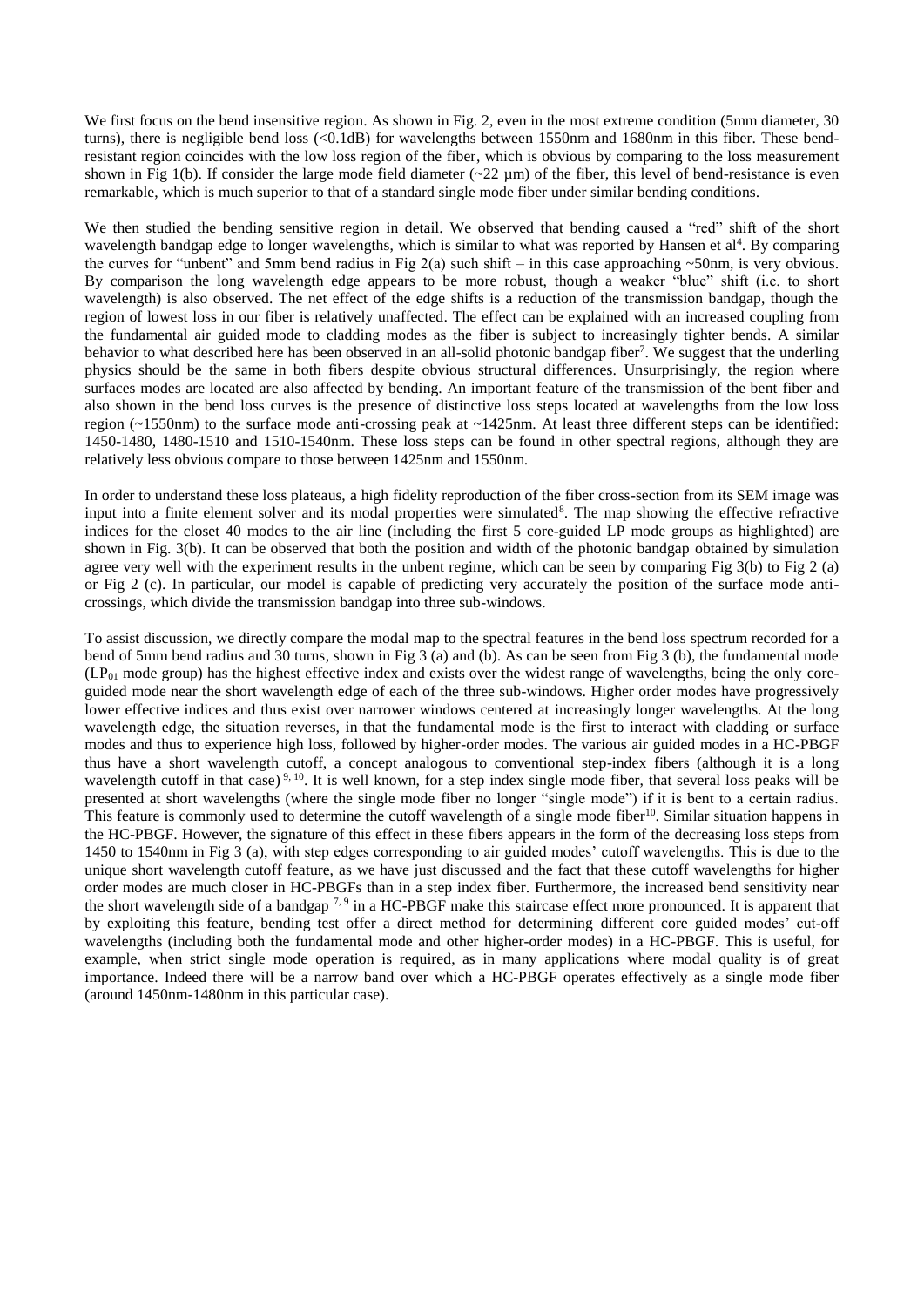

mode effective refractive index maps for the fiber in this study. The shaded areas represent areas outside the bandgap (modes only guided in the cladding) and surface modes within the bandgap, where pure core modes are equally not guided. It can be seen that there are two groups of surfaces modes in the bandgap, which separate it to three sub-sections. More importantly, the map shows the cutoff wavelengths of the various core guided modes, i.e. wavelengths at which those modes begin interacting with the surface/cladding modes and thus become lossier.

## **6. CONCLUSION**

An in depth understanding of macro-bending loss in HC-PBGFs is important for their long haul data transmission tests and sensing applications. We used the differential transmission loss measurements to explore bend effects in such fiber. There are some features that can be observed at its bending-sensitive region. For example, there is a "red shift" at the